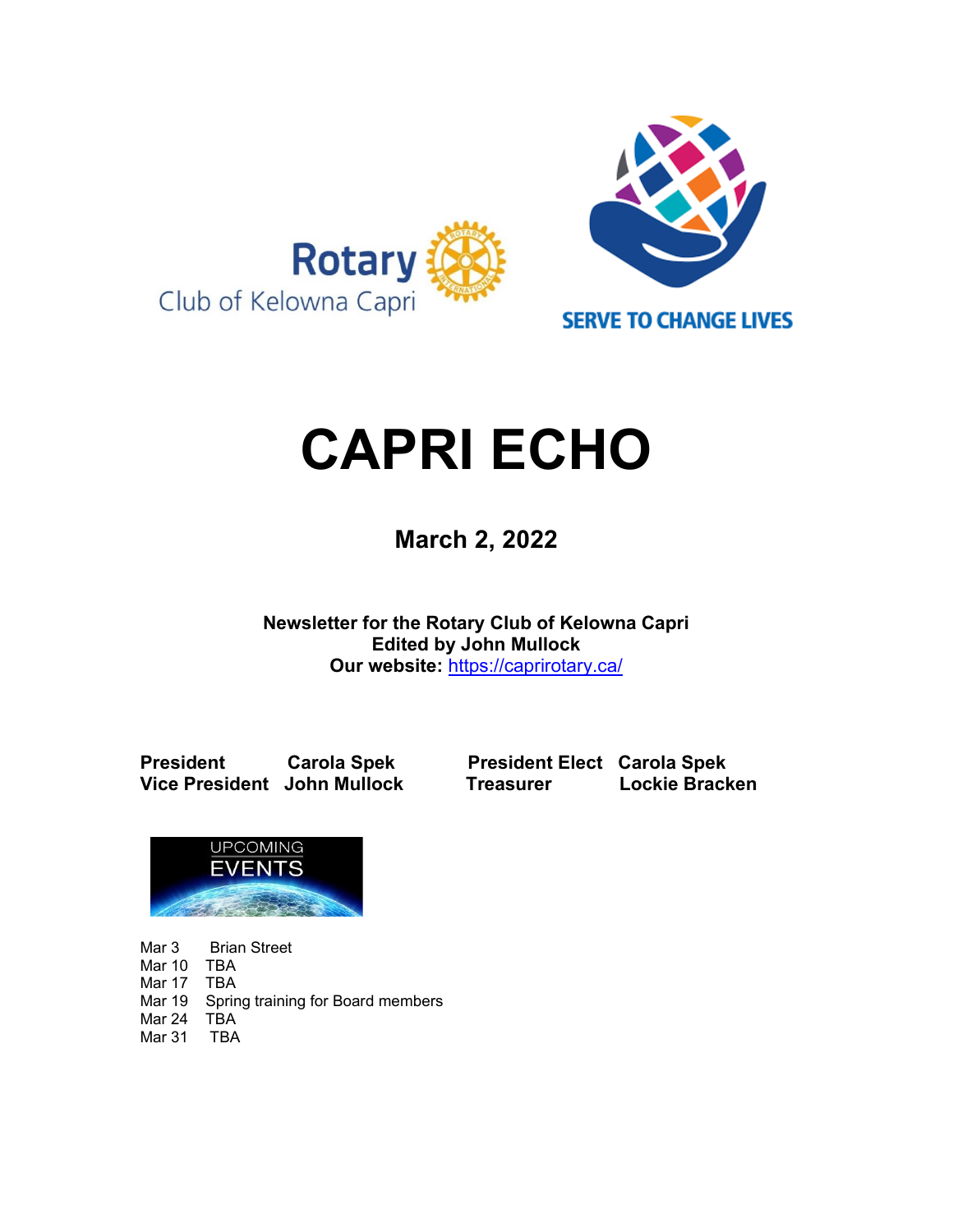## **WEEK'S ZOOM MEETING**

ZOOM meeting on February 24<sup>h</sup> was a hybrid meeting. While only 8 members attended the roast pork at Yanni's was delicious.

[https://us02web.zoom.us/rec/share/SfNf](https://us02web.zoom.us/rec/share/SfNfmmZtpvrkNymPu7wRKVJkN3riB9OhiA2KZsc2kvlzfS-mM7_oDxFl_mMEP_aS.OsJpZtWtr05NPwVn) [mmZtpvrkNymPu7wRKVJkN3riB9OhiA2](https://us02web.zoom.us/rec/share/SfNfmmZtpvrkNymPu7wRKVJkN3riB9OhiA2KZsc2kvlzfS-mM7_oDxFl_mMEP_aS.OsJpZtWtr05NPwVn) [KZsc2kvlzfS](https://us02web.zoom.us/rec/share/SfNfmmZtpvrkNymPu7wRKVJkN3riB9OhiA2KZsc2kvlzfS-mM7_oDxFl_mMEP_aS.OsJpZtWtr05NPwVn)[mM7\\_oDxFl\\_mMEP\\_aS.OsJpZtWtr05NP](https://us02web.zoom.us/rec/share/SfNfmmZtpvrkNymPu7wRKVJkN3riB9OhiA2KZsc2kvlzfS-mM7_oDxFl_mMEP_aS.OsJpZtWtr05NPwVn) [wVn](https://us02web.zoom.us/rec/share/SfNfmmZtpvrkNymPu7wRKVJkN3riB9OhiA2KZsc2kvlzfS-mM7_oDxFl_mMEP_aS.OsJpZtWtr05NPwVn)

Passcode:  $^{\wedge}$  +%x65A\*

#### **SIGNS SIGNS EVERYWHERE THERE'S SIGNS**



IF MY KIDS KNEW THERE WAS A LIGHT IN THE OVEN, THEY'D **LEAVE THAT ONE** ON TOO.





## **The Rotary Zone 28 & 32 Virtual Gala & Fundraiser –**



The event was well attended and, in the end, the Gala raised over \$250,000 US for the Foundation!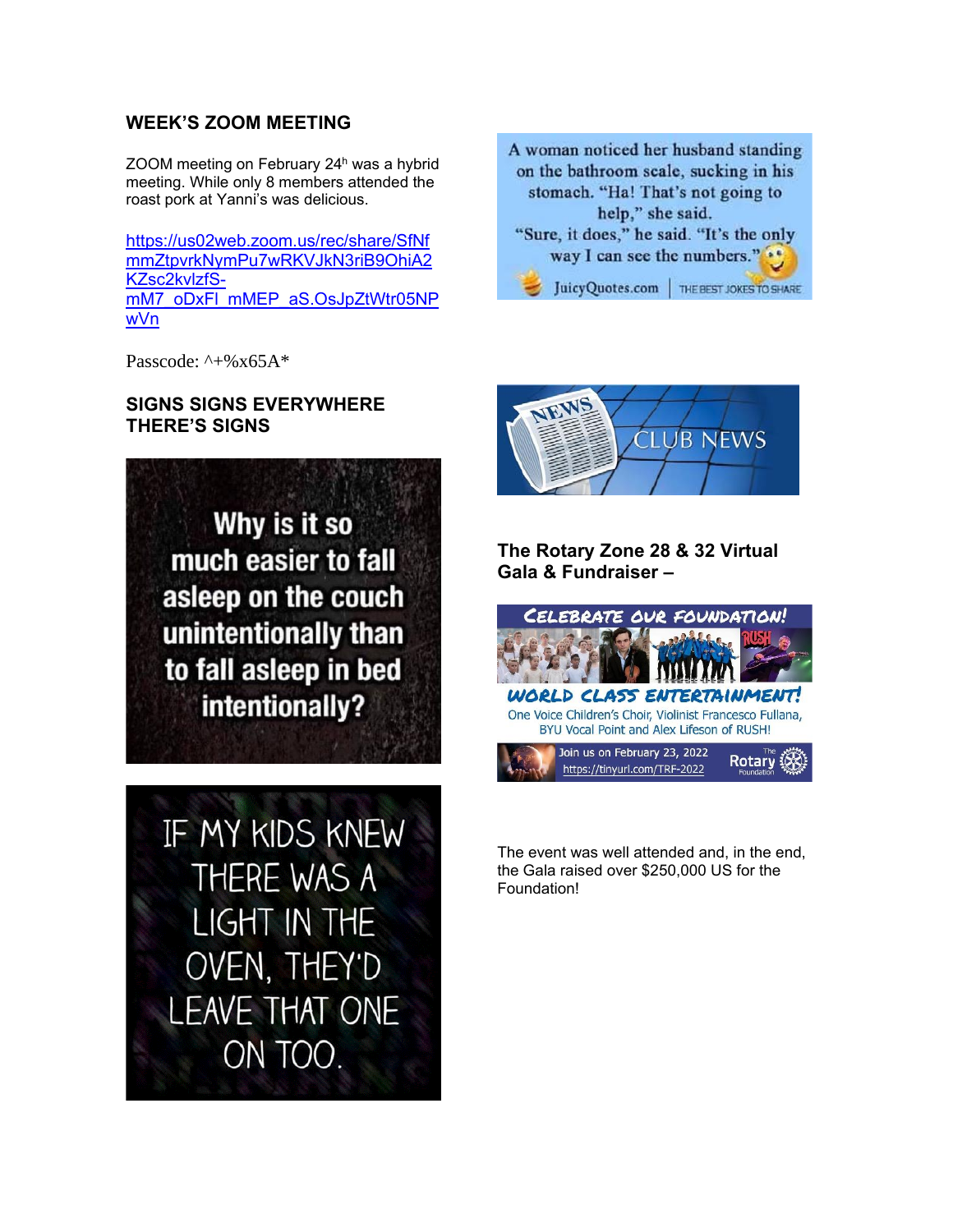#### **Foundation Moment –**

#### **What is Our Grant Model Designed to Do?**

Simplify Foundation programs and processes consistent with the mission

- Focus Rotarian service efforts where they will have the greatest impact by addressing priority world needs that are relevant to Rotarians
- Offer program options to help achieve both global and local goals
- Increase the sense of ownership at the district and club levels by transferring more decisions to the districts; and
- Gain greater understanding of The Rotary Foundation's work and enhance Rotary's public image

**The Rotary Foundation is continuing to make a difference in our world!**

#### **Joint Meeting with RC Okanagan-**

**Mission -** The meeting went very well with the room being packed with Rotarians, spouses and guests. From the agenda that President Carola sent me they only meet biweekly but are well-organized with presentations on club business and guest speakers.



Jack reported thar H4O has been working with a university group to build a model for working with Rotary clubs. In addition, the CRA has been approached and it appears that it is okay for H4O to provide money directly to Rotary clubs without foundations however the clubs need to ensure that the money is used correctly.



When is Spring coming so that the soils can warm and the planting begin?

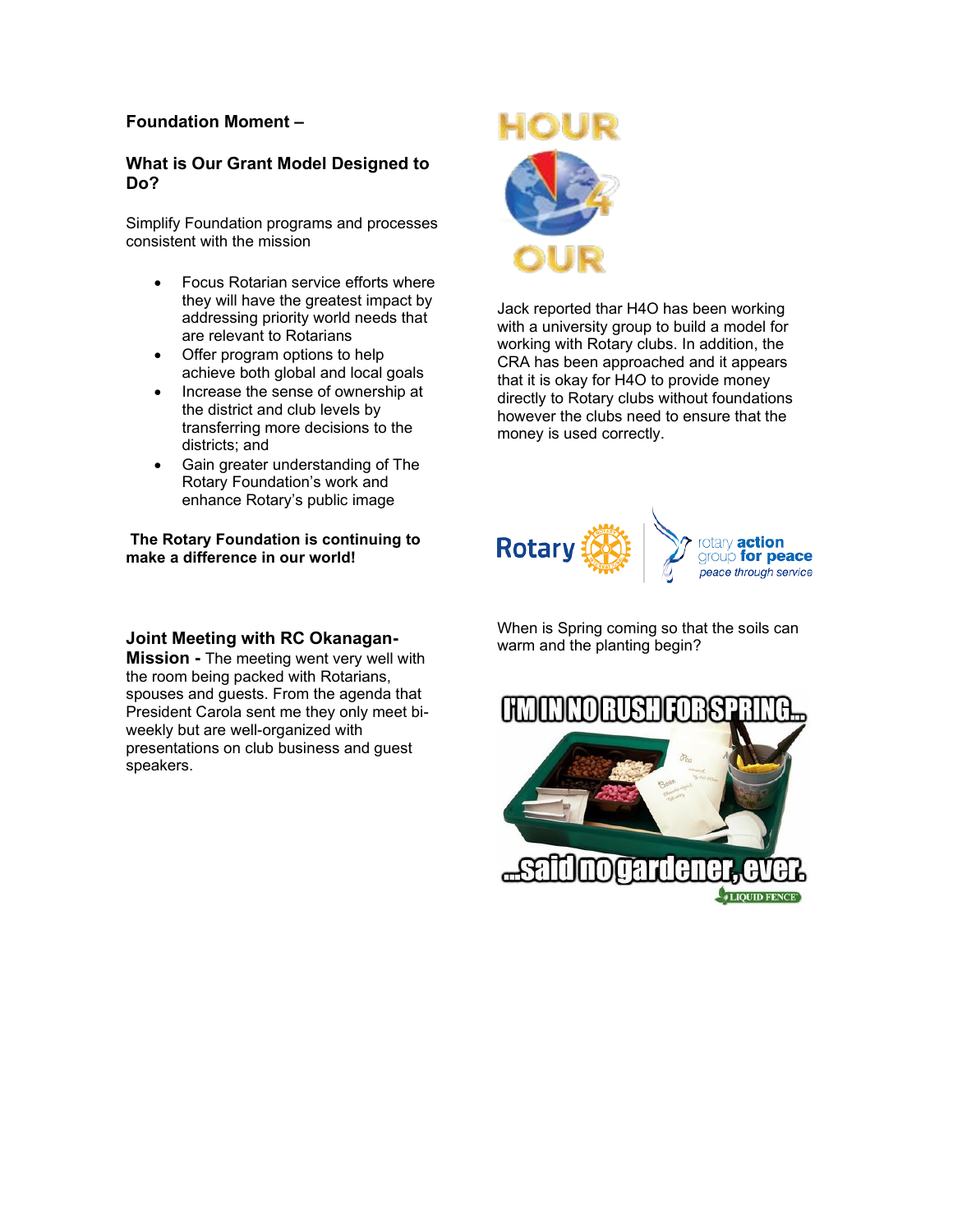#### **Rotary District 5060 Websites –**

**District** <https://portal.clubrunner.ca/50005>

Videos <https://vimeo.com/rotary5060>

# **THIS WEEK'S REGULAR MEETING**



Thursday, March 3<sup>rd</sup> at 7 pm. The meeting will be a Hybrid Zoom meeting at Yanni's Grill.



JOHN HAD A VASEGTOMY **BECAUSE HE DIDN'T WANT KID'S** 

## **HUMOUR**





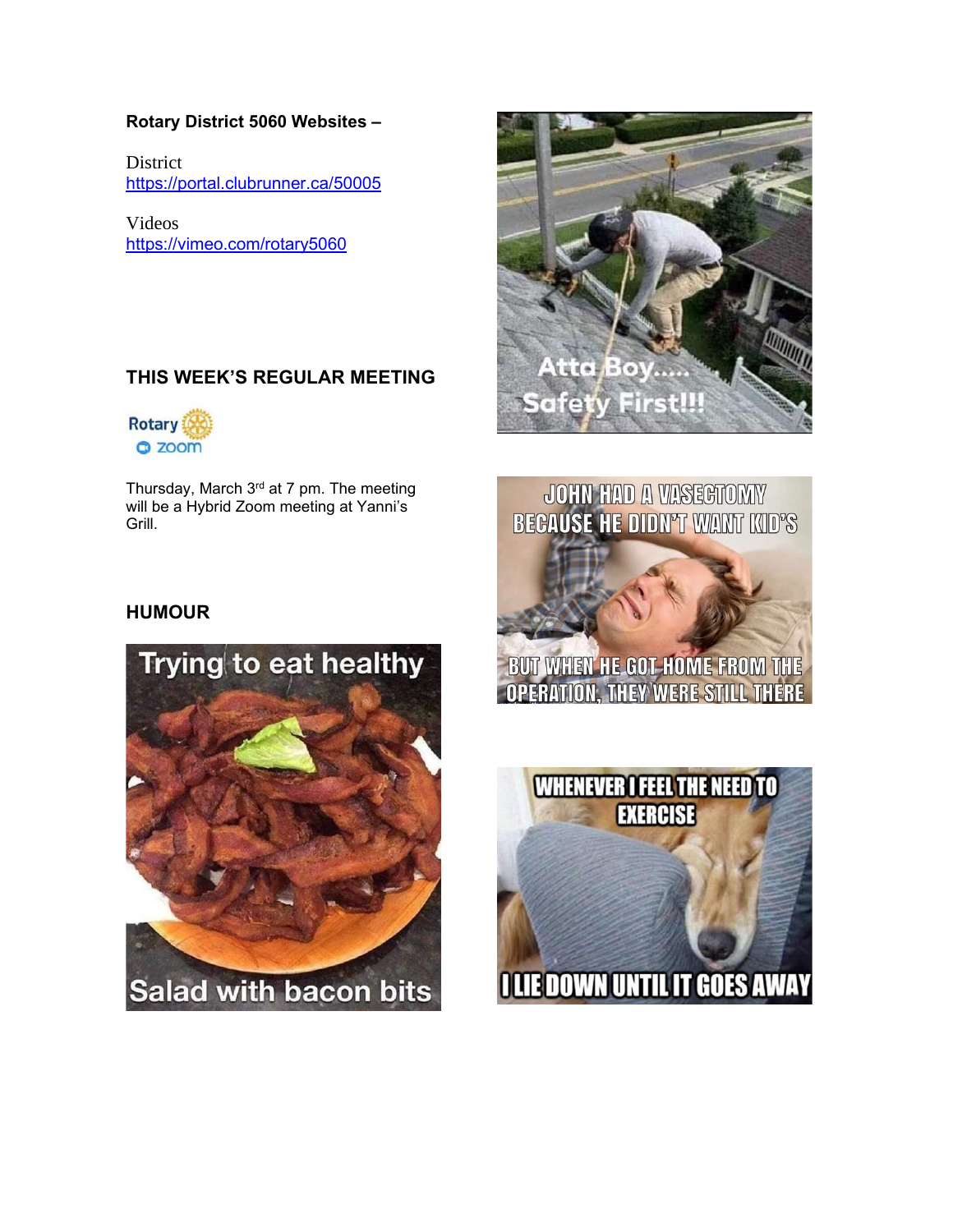## **GUEST SPEAKER**

There was no guest speaker this evening. Instead we watched a short video from Jennifer Jones, the RI President-Elect for Rotary Year 2022-2023 and her theme for the year.





*A Motion Acrylic on Canvas by Kasia Wilson (UK) www.etsy.comukshopBeautiscapes*

#### **GALLERY**



*Levon on a Jet Plane by Mark Beatty (Canada)*



*Hooded Crow by Josefine Jonsson (Sweden)*

**[www.deviantart.com/beakandtalons/a](http://www.deviantart.com/beakandtalons/about#about) [bout#about](http://www.deviantart.com/beakandtalons/about#about)**